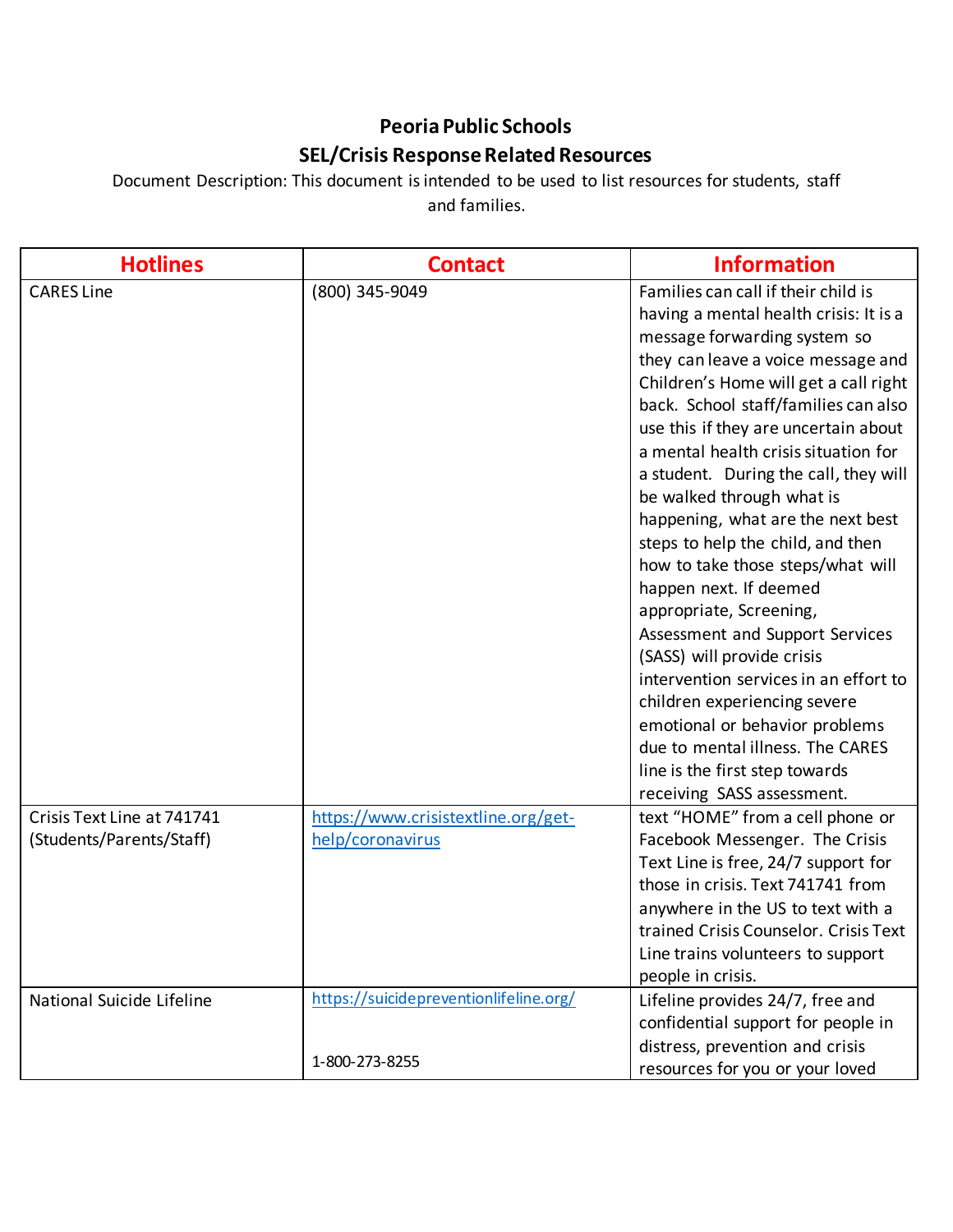|                                      |                                            | ones, and best practices for       |
|--------------------------------------|--------------------------------------------|------------------------------------|
|                                      |                                            | professionals.                     |
| <b>Emergency Response Services</b>   | https://www.unitypoint.org/peoria/contact- | UnityPoint Health - UnityPlace     |
|                                      | unityplace.aspx                            | offers comprehensive addiction     |
|                                      |                                            | and mental health services to you  |
|                                      | (309) 671-8084                             | and your family. The goal is to    |
|                                      |                                            | deliver comprehensive behavioral   |
|                                      |                                            | healthcare to optimize your well-  |
|                                      |                                            | being.                             |
| National Alliance on Mental Illness  | https://namiillinois.org/online-support-   | In light of the spreading COVID-19 |
| - Tri-County Illinois Online Support | group-registration-information/            | and stay-at-home orders, NAMI in   |
| Group                                |                                            | Illinois is hosting support groups |
|                                      | 1-800-273-8255                             | via Zoom web conferencing for the  |
|                                      |                                            | foreseeable future. It's easy and  |
|                                      |                                            | confidential.                      |
|                                      |                                            | -NAMI Family Support Groups        |
|                                      |                                            | -NAMI Connection Support Groups    |
|                                      |                                            | -NAMI Parents Support Groups       |
|                                      |                                            | -NAMI LGBTQ+ Connection            |
|                                      |                                            | <b>Recovery Support Groups</b>     |
|                                      |                                            | -NAMI Frontline Wellness Support   |
|                                      |                                            | Groups                             |

| <b>Domestic Violence</b>          | <b>Contact</b>                                    | <b>Information</b>                                 |
|-----------------------------------|---------------------------------------------------|----------------------------------------------------|
| Center for Prevention of Abuse    | https://www.centerforpreventionofabuse.org        | Provide<br>Violence,<br>Domestic                   |
|                                   |                                                   | Abuse/Assault,<br>Human<br>Sexual                  |
|                                   | 1-800-559-SAFE                                    | Trafficking,<br>Adult<br>Protective                |
|                                   |                                                   | Services,<br>and<br>Prevention                     |
|                                   |                                                   | Education. CFPA operates 24 /7                     |
|                                   |                                                   | 365 days a year, and all victim                    |
|                                   |                                                   | services are free and confidential.                |
| <b>National Domestic Violence</b> | https://www.thehotline.org/help/                  | At the National Domestic Violence                  |
|                                   |                                                   | Hotline, our highly trained expert                 |
|                                   | 1-800-799-SAFE (7233)                             | advocates are available 24/7 to                    |
|                                   |                                                   | talk confidentially with anyone in                 |
|                                   |                                                   | United<br><b>States</b><br>the<br>who<br><b>is</b> |
|                                   |                                                   | experiencing domestic violence,                    |
|                                   |                                                   | seeking resources or information,                  |
|                                   |                                                   | or questioning unhealthy aspects                   |
|                                   |                                                   | of their relationship.                             |
| Department of Child and Family    | https://www2.illinois.gov/dcfs/Pages/default.aspx | DCFS continues to operate its                      |
| Services (DCFS)                   |                                                   | hotline<br>and<br>carry<br>out                     |
|                                   | (309) 671-7900                                    | investigations. As always, if you                  |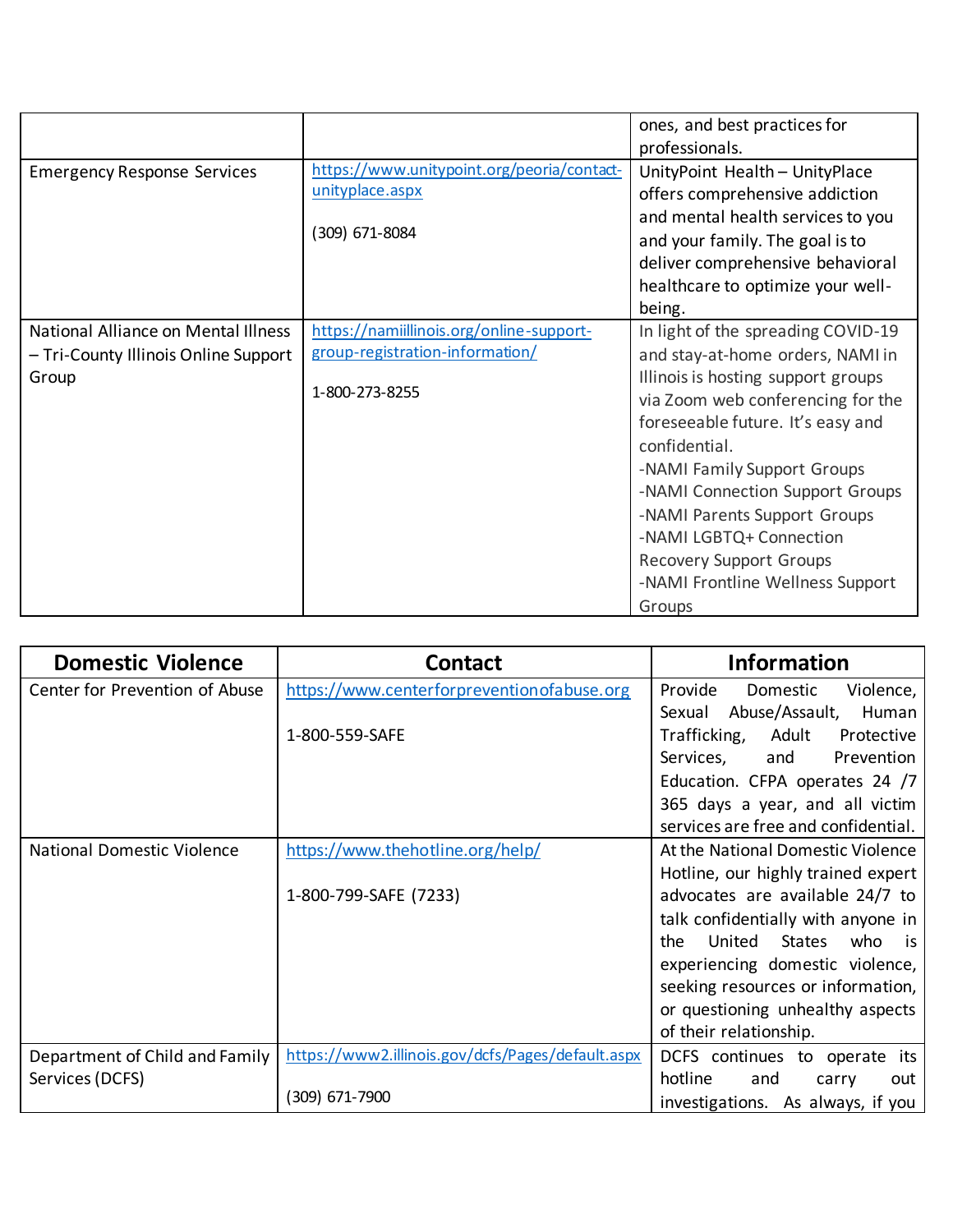| DCFS Hotline: 800-25-ABUSE (800-252-2873 | suspect a child is being abused or   |
|------------------------------------------|--------------------------------------|
| or                                       | I neglected, you should report it to |
| 800-358-5117                             | the DCFS hotline immediately.        |

| <b>Housing Support/Legal</b><br><b>Aid Resources</b> | <b>Contact</b>                      | <b>Information</b>                                                                                                                                                                                                                                 |
|------------------------------------------------------|-------------------------------------|----------------------------------------------------------------------------------------------------------------------------------------------------------------------------------------------------------------------------------------------------|
|                                                      |                                     |                                                                                                                                                                                                                                                    |
| Prairie State Legal Services                         | https://www.pslegal.org/default.asp | Illinois Legal Aid provides Illinois<br>residents with user-friendly legal                                                                                                                                                                         |
|                                                      | (309) 674-9831                      | information, educational                                                                                                                                                                                                                           |
|                                                      | or                                  | materials and forms; self-help                                                                                                                                                                                                                     |
|                                                      | (800) 322-2280                      | resources; and other related<br>materials. There, you can find<br>information about your legal<br>rights and responsibilities,<br>referrals to free and low cost<br>legal aid offices, and forms and<br>instructions for representing<br>yourself. |

| <b>Staff/Family Supports</b>                        | <b>Contact</b>                                                                                                                                                            | <b>Information</b>                                                                                                                                                                                                  |
|-----------------------------------------------------|---------------------------------------------------------------------------------------------------------------------------------------------------------------------------|---------------------------------------------------------------------------------------------------------------------------------------------------------------------------------------------------------------------|
| <b>VICARE</b><br>PPS Staff and Dependent Counseling | Email: Ccampbell@vimedicus.com<br>Phone: (309)264-3087                                                                                                                    | Free counseling services through<br>Vicare are still available for<br>employees and their dependents<br>on Health Plan A or Health Plan B.<br>Contact Corey Campbell<br>to<br>schedule an appointment.              |
| Heart of Illinois 211                               | https://www.hoiunitedway.org/hear<br>t-of-illinois-united-way-2-1-1/<br>Call 2-1-1<br>If you have trouble connecting, call<br>309-999-4029 or visit the 2-1-1<br>website. | Heart of Illinois 2-1-1, is a free<br>information and referral line to<br>connect callers to critical health<br>human<br>and<br>care<br>programs.<br>Confidential and available 24 hours<br>a day, 365 days a year. |